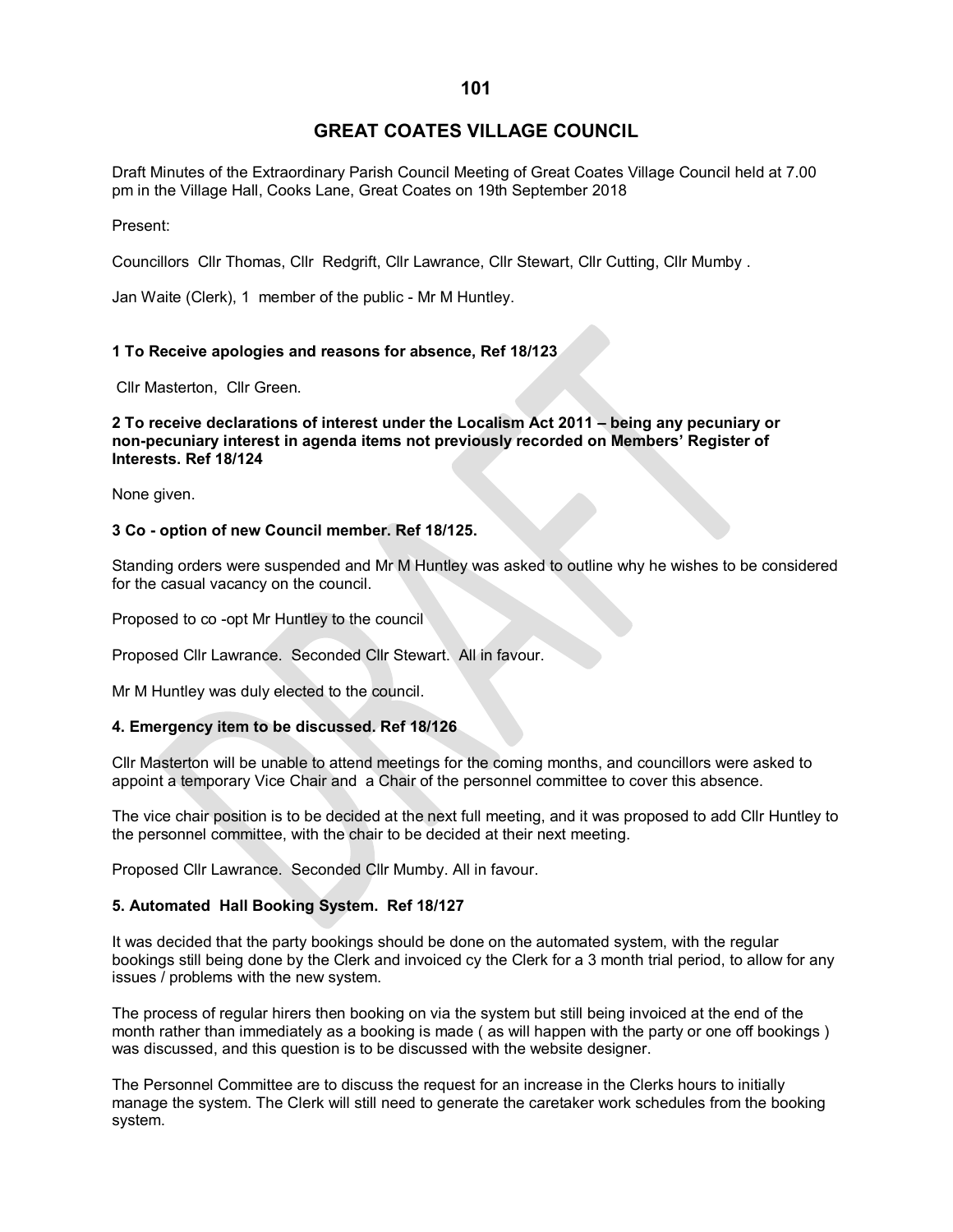It was resolved to amend the Great Coates Village Council Standing Orders, Financial Orders, and Risk Assessment Policy to use the payment method of PAYPAL on the website booking system for people to make payments, to link this account to the current account, and for the Clerk to have permission to move finds between these two accounts, and to re fund damage deposits after the hall booking electronically ONLY after approval of each items for payment at a full council meeting.

Proposed Cllr Redgrift. Seconded Cllr Cutting. All in favour.

2 councillors will have administration access to the hall booking system.

### **6 Hall Management Committee Terms of Reference. Ref 18/128**

There are to be 3 councillors on the committee.

At present this will be Cllr Cutting, Cllr Lawrance and Cllr Stewart.

Local groups can have a representative on the committee, providing the group have a constitution.

An individual resident may join the committee and the committee will have a max of 9 members.

A Councillor will be appointed Chair of the committee.

A secretary for the committee will be appointed to take mins which will then be forwarded to the Clerk.

All roles are voluntary.

The purpose of the committee is to promote the use of the village hall and to run council community events.

For each event, a budget must be submitted to a full council meeting for approval before the event can be held, and all invoices and receipts forwarded to the Clerk for payment.

All profits from events are to be ring fenced in the Councils accounts, to be spent on the hall future running costs. This will be off set by a decrease in the precept requested towards the hall running costs.

The committee agree to be bound by the Council Standing Orders and Financial Orders.

Proposed Cllr Cutting. Seconded Cllr Thomas. All in favour.

## **7 Great Coates in Bloom Committee Terms of Reference. Ref 18/129**

There are to be 2 councillors on the committee.

At present this will be Cllr Stewart and Cllr Thomas.

A Councillor will be appointed Chair of the committee.

A secretary for the committee will be appointed to take mins which will then be forwarded to the Clerk.

All roles are voluntary.

The purpose of the committee is to promote the area of Great Coates, to brighten and tidy the area, to provide planting where required and to run council village garden events.

For each event, a budget must be submitted to a full council meeting for approval before the event can be held, and all invoices and receipts forwarded to the Clerk for payment. The committee may approve expenditure upto £50 total over a 2 month period for immediate items needed.